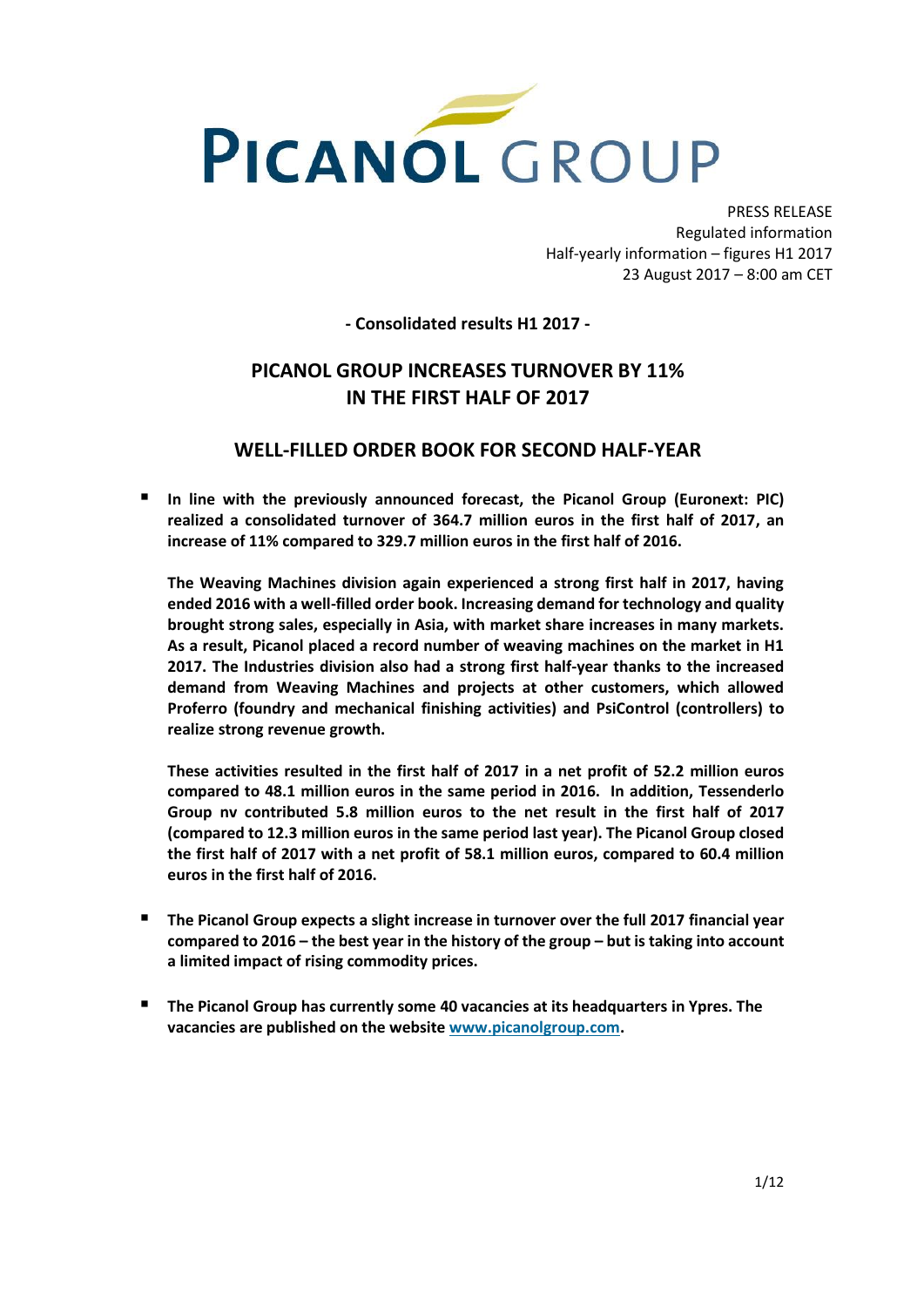# **I. KEY FIGURES**

| Consolidated results (in '000 euros)              | 30/06/2017 | 30/06/2016 |
|---------------------------------------------------|------------|------------|
| Sales                                             | 364,712    | 329,707    |
| Cost of sales                                     | $-274,546$ | $-243,933$ |
| <b>GROSS PROFIT</b>                               | 90,256     | 85,774     |
| Gross profit as % of sales                        | 25%        | 26%        |
| General and administrative expenses               | $-9,988$   | $-8,949$   |
| Selling and marketing expenses                    | $-9,191$   | $-9,805$   |
| Other operating income                            | 85         | 330        |
| Other operating expenses                          | $-5$       | $-461$     |
| EBITDA*                                           | 73,999     | 70,020     |
| EBIT**                                            | 71,156     | 66,889     |
| Net financing expenses                            | 997        | 578        |
| Other financial result                            | 170        | $-113$     |
| <b>PROFIT OR LOSS BEFORE TAXES</b>                | 72,323     | 67,354     |
| Income taxes                                      | $-20,107$  | $-19,260$  |
| <b>PROFIT OR LOSS</b>                             | 52,217     | 48,094     |
| Share in the result of associated companies       | 5,834      | 12,290     |
| <b>SHARE OF THE GROUP IN PROFIT</b>               | 58,051     | 60,384     |
| Balance sheet information (in '000 euros)         | 30/06/2017 | 30/06/2016 |
| <b>SHAREHOLDERS' EQUITY</b>                       | 587,693    | 472,724    |
| <b>BALANCE SHEET TOTAL</b>                        | 749,348    | 629,087    |
| Key figures per share (in euros, except number of |            |            |
| shares)                                           | 30/06/2017 | 30/06/2016 |
| Basic earnings per share                          | 3.28       | 3.41       |
| Diluted earnings per share                        | 3.28       | 3.41       |
| <b>Number of shares</b>                           | 17,700,000 | 17,700,000 |
|                                                   |            |            |

| *EBITDA: EBIT |                                                                  | 71.156   |
|---------------|------------------------------------------------------------------|----------|
|               | + depreciation and impairment of assets                          | $+4.191$ |
|               | + adjustments of write-offs on inventories and trade receivables | - 1.294  |
|               | + adjustments of other provisions                                | - 54     |
| $**$ EBIT :   | Operating result                                                 |          |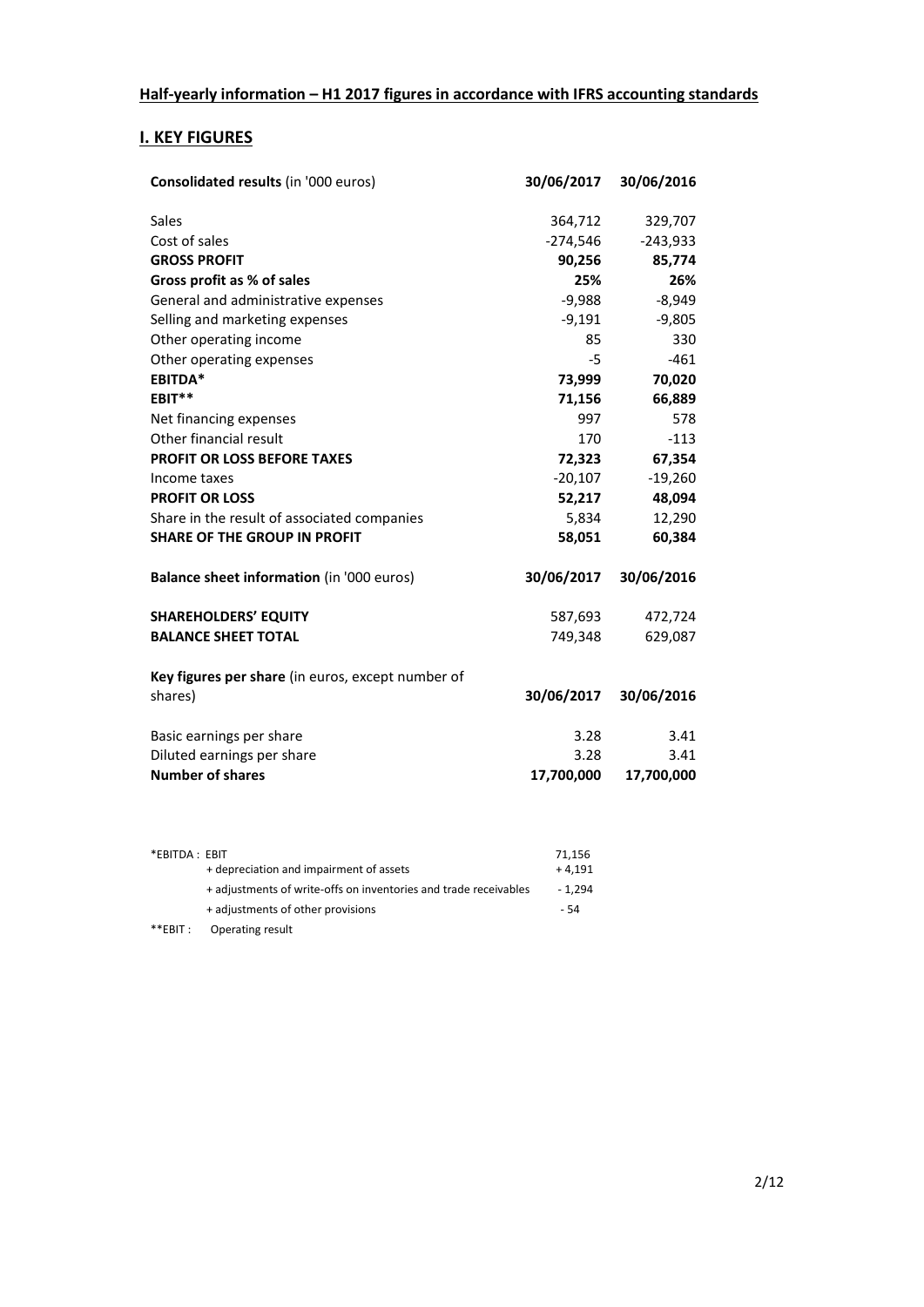# **II. ABBREVIATED INTERIM CONSOLIDATED FINANCIAL STATEMENTS**

# **CONSOLIDATED INCOME STATEMENT**

| PICANOL GROUP (in '000 euros)               | 30/06/2017         | 30/06/2016       |
|---------------------------------------------|--------------------|------------------|
| <b>Sales</b>                                | 364,712            | 329,707          |
| Cost of sales                               | $-274,456$         | -243,933         |
| <b>GROSS PROFIT</b>                         | 90,256             | 85,774           |
| Gross profit as % on turnover               | 25%                | 26%              |
|                                             |                    |                  |
| General and administrative expenses         | $-9,988$           | $-8,949$         |
| Selling and marketing expenses              | $-9,191$           | $-9,805$         |
| Other operating income                      | 85                 | 330              |
| Other operating expenses                    | -5                 | $-461$           |
| <b>OPERATING RESULT</b>                     | 71,156             | 66,889           |
| Total interest income                       | 2,399              | 1,340            |
| Total interest expenses                     | $-1,402$           | $-762$           |
| Other financial income                      | 784                | 216              |
| Other financial expenses                    | $-614$             | $-329$           |
| PROFIT OR LOSS BEFORE TAXES                 | 72,323             | 67,354           |
| Taxes                                       | $-20,107$          | $-19,260$        |
| <b>PROFIT OR LOSS</b>                       | 52,217             | 48,094           |
| Share in the result of associated companies | 5,834              | 12,290           |
| <b>SHARE OF THE GROUP IN PROFIT</b>         | 58,051             | 60,384           |
|                                             | -- <i>----</i> --- | -- <i>----</i> - |

| <b>PICANOL GROUP</b> (in euros) | 30/06/2017 | 30/06/2016 |
|---------------------------------|------------|------------|
| Basic earnings per share        | 3.28       | 3.41       |
| Diluted earnings per share      | 3.28       | 3.41       |

### **ABBREVIATED CONSOLIDATED OVERVIEW OF THE TOTAL RESULT**

| PICANOL GROUP (in '000 euros)                      | 30/06/2017 | 30/06/2016 |
|----------------------------------------------------|------------|------------|
| PROFIT/(LOSS) OF THE PERIOD                        | 58,051     | 60,384     |
|                                                    |            |            |
| Total other comprehensive income                   |            |            |
| Items that will not be subsequently transferred to |            |            |
| profit and loss:                                   | 3,106      | $-4,410$   |
| Actuarial gains / (losses)                         |            |            |
| Actuarial gains / (losses) at associated companies | 3,106      | $-4,410$   |
| Items that will subsequently be transferred to     |            |            |
| profit and loss if specific conditions are met:    | $-3,037$   | -729       |
| Currency exchange differences as a result of the   |            |            |
| conversion of foreign operations                   | $-2,141$   | $-1,147$   |
| Currency exchange differences as a result of the   |            |            |
| conversion of foreign operations at associated     |            |            |
| companies                                          | $-1,227$   | 1,129      |
| Share of other comprehensive income of             |            |            |
| associated companies                               | 331        | $-711$     |
| Total other comprehensive income after taxes       | 69         | $-5,139$   |
|                                                    |            |            |
| <b>TOTAL RESULT</b>                                | 58,120     | 55,245     |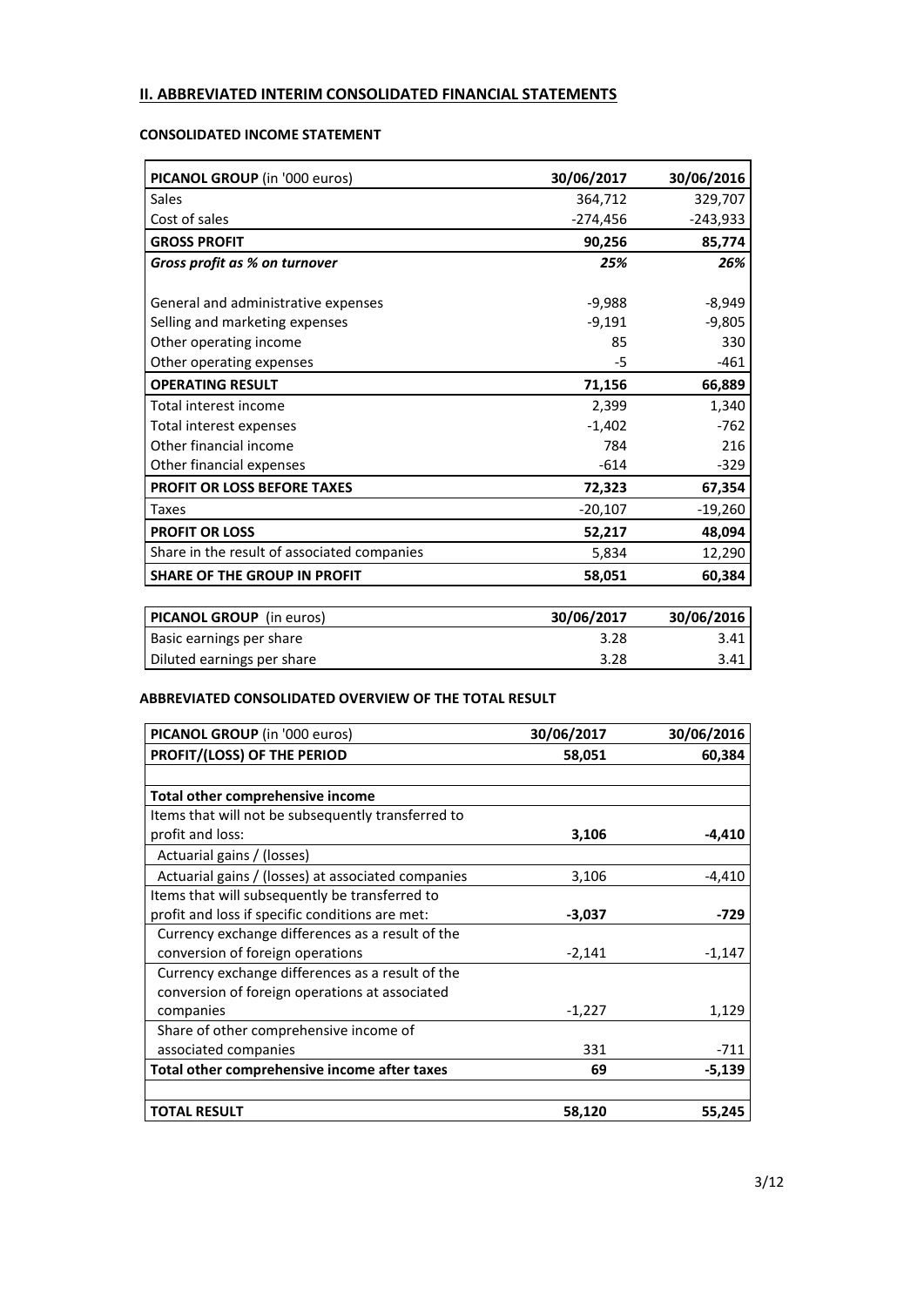# **CONSOLIDATED BALANCE SHEET**

| PICANOL GROUP (in '000 euros)         | 30/06/2017 | 31/12/2016 |  |
|---------------------------------------|------------|------------|--|
|                                       |            |            |  |
| <b>FIXED ASSETS</b>                   | 475,476    | 458,205    |  |
| Intangible assets                     | 994        | 1,041      |  |
| Goodwill                              | 0          | 0          |  |
| Tangible fixed assets                 | 59,809     | 58,950     |  |
| Interests in associated companies     | 413,124    | 397,196    |  |
| Other financial investments           | 44         | 44         |  |
| Non-current receivables               | 1,037      | 311        |  |
| Deferred tax assets                   | 468        | 663        |  |
| <b>CURRENT ASSETS</b>                 | 273,872    | 220,299    |  |
| Inventories and contracts in progress | 67,534     | 60,253     |  |
| Trade receivables                     | 80,796     | 55,389     |  |
| Other receivables                     | 25,376     | 23,372     |  |
| Cash and cash equivalents             | 100,166    | 81,285     |  |
| <b>TOTAL ASSETS</b>                   | 749,348    | 678,504    |  |
|                                       |            |            |  |
| <b>SHAREHOLDER'S EQUITY</b>           | 587,693    | 531,344    |  |
| Share capital                         | 21,720     | 21,720     |  |
| Share premiums                        | 1,518      | 1,518      |  |
| Reserves                              | 557,332    | 498,842    |  |
| <b>Translation differences</b>        | 7,123      | 9,264      |  |
| Minority interests                    | 0          | $\Omega$   |  |
| <b>NON-CURRENT LIABILITIES</b>        | 11,698     | 12,132     |  |
| Employee benefit obligations          | 4,762      | 5,128      |  |
| Provisions                            | 118        | 118        |  |
| Deferred tax liabilities              | 6,818      | 6,886      |  |
| Interest-bearing debt                 | 0          | 0          |  |
| <b>Other liabilities</b>              | 0          | 0          |  |
| <b>CURRENT LIABILITIES</b>            | 149,957    | 135,028    |  |
| Employee benefit obligations          | 1,362      | 1,362      |  |
| Provisions                            | 7,425      | 7,113      |  |
| Interest-bearing debt                 | 3,850      | 1,942      |  |
| Trade payables                        | 79,529     | 75,499     |  |
| Income taxes payable                  | 11,361     | 3,893      |  |
| Other current liabilities             | 46,430     | 45,219     |  |
| <b>TOTAL LIABILITIES</b>              | 749,348    | 678,504    |  |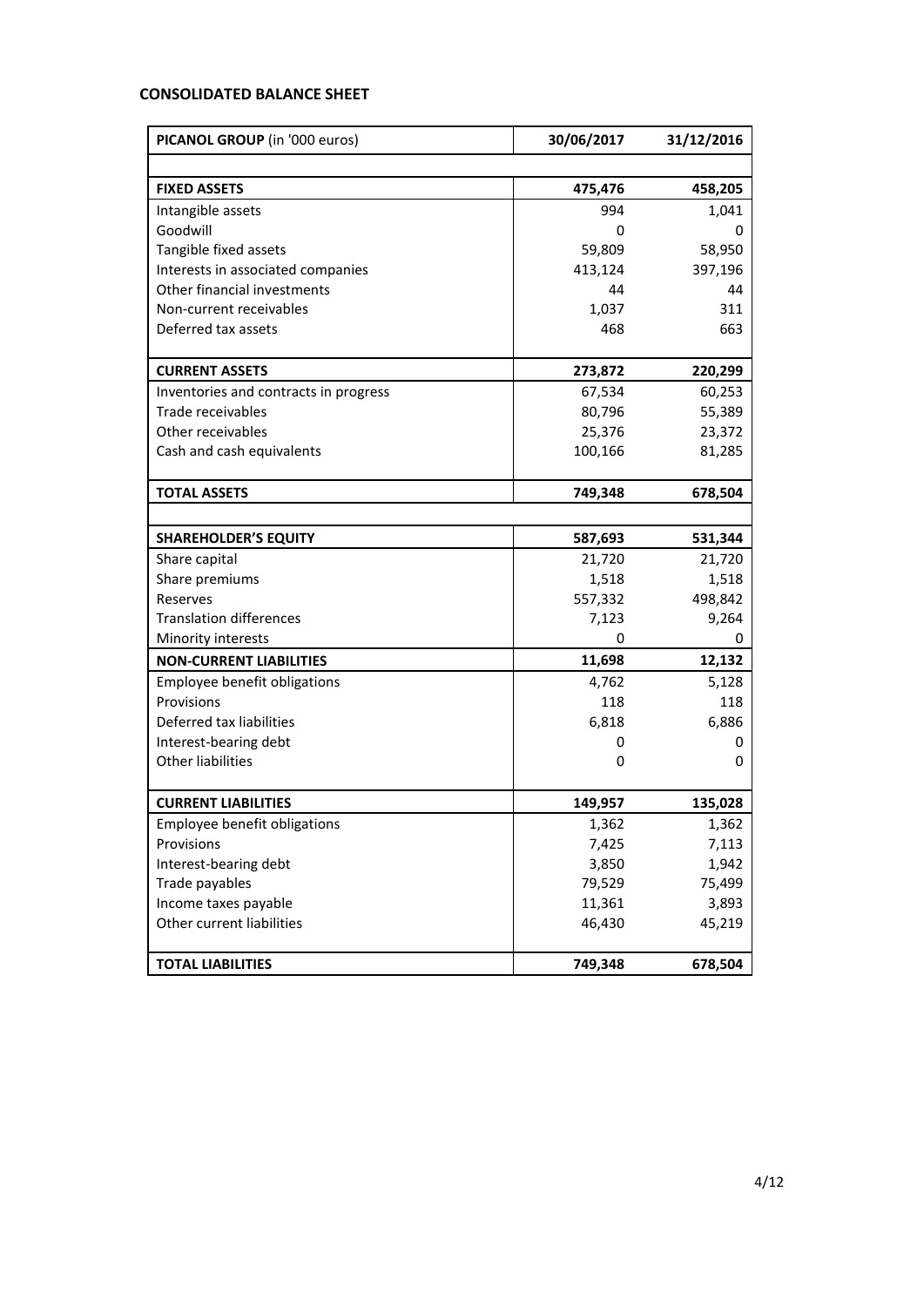# **CONSOLIDATED CASH FLOW STATEMENT**

| PICANOL GROUP (in '000 euros)                        | 30/06/2017 | 30/06/2016 |  |
|------------------------------------------------------|------------|------------|--|
|                                                      |            |            |  |
| <b>Operating result</b>                              | 71,156     | 66,889     |  |
|                                                      |            |            |  |
| Depreciation on intangible and tangible fixed assets | 4,119      | 4,572      |  |
| Impairment losses of assets                          | 72         | 48         |  |
| Increase/(decrease) of write-offs                    |            |            |  |
| on current assets                                    | $-1,294$   | $-1,514$   |  |
| Changes in provisions                                | $-54$      | 25         |  |
| Profit/(loss) on disposals of assets                 | 0          | 0          |  |
| Gross cash flow from operating activities            | 73,999     | 70,020     |  |
| Changes in working capital                           | $-28,884$  | $-21,870$  |  |
| Income taxes                                         | $-12,537$  | $-10,634$  |  |
| Interest received                                    | 2,399      | 1,340      |  |
|                                                      |            |            |  |
| Net cash flow from operating activities              | 34,977     | 38,856     |  |
|                                                      |            |            |  |
| Acquisitions of intangible fixed assets              | -82        | $-248$     |  |
| Acquisitions of tangible fixed assets                | $-5,429$   | $-3,138$   |  |
| Acquisitions of associated companies                 | $-7,883$   | $-14,006$  |  |
| Net cash flow from investment activities             | $-13,394$  | $-17,392$  |  |
|                                                      |            |            |  |
| Interest paid                                        | $-1,402$   | -762       |  |
| Dividends paid                                       | $-1,770$   | $-1,770$   |  |
| Increase/(decrease) of export financing              | 2,007      | $-380$     |  |
| Repayments of interest-bearing financial debt        | -98        | $-1,263$   |  |
| Net cash flow from financing activities              | $-1,264$   | $-4,175$   |  |
|                                                      |            |            |  |
| Effect of exchange rate fluctuations                 | $-1,438$   | -1,093     |  |
| Adjustments to cash and cash equivalents             | 18,881     | 16,196     |  |
| Net cash position - opening balance                  | 81,285     | 77,351     |  |
| Net cash position - closing balance                  | 100,166    | 93,547     |  |
|                                                      | 18,881     | 16,196     |  |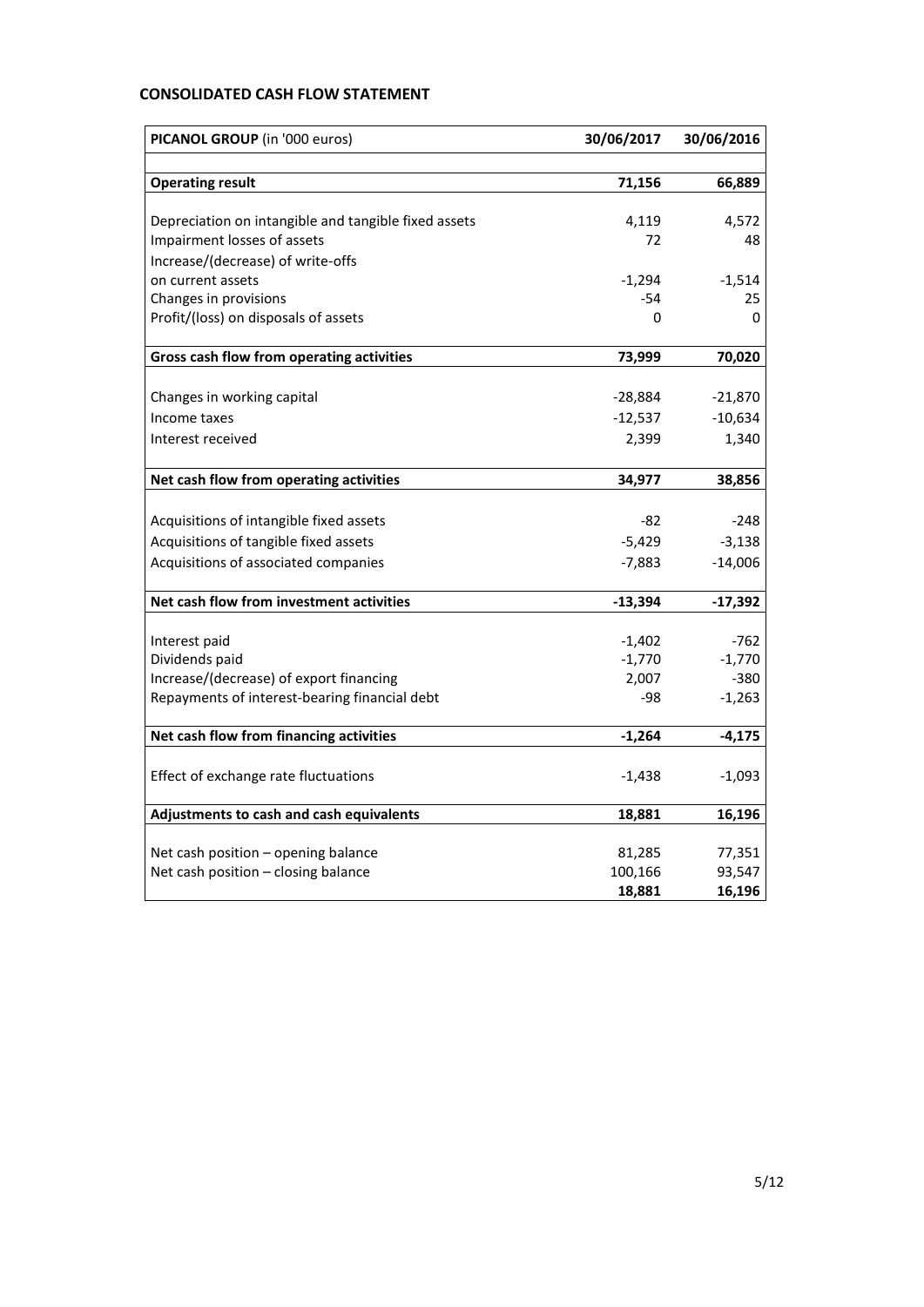### **SHAREHOLDERS' EQUITY**

The modifications in shareholders' equity can be detailed as follows:

**On 30 June 2017:**

| PICANOL GROUP (in '000 euros)                                    | Share capital | <b>Share</b><br>premiums | Retained<br>earnings | Translation<br>differences | Total<br>before<br>minority<br>interests | <b>Minority</b><br>interests | Total<br>after<br>minority<br>interests |
|------------------------------------------------------------------|---------------|--------------------------|----------------------|----------------------------|------------------------------------------|------------------------------|-----------------------------------------|
| At the end of the preceding period                               | 21,720        | 1,518                    | 498,842              | 9,264                      | 531,344                                  | O                            | 531,344                                 |
| Changes in scope of consolidation                                | $\Omega$      |                          |                      | $\Omega$                   | 0                                        | $\Omega$                     | $\Omega$                                |
| Result over the reporting period                                 | 0             | $\Omega$                 | 58,051               | $\Omega$                   | 58,051                                   | $\Omega$                     | 58,051                                  |
| <b>Translation differences</b>                                   | 0             | 0                        | 0                    | $-2,141$                   | $-2,141$                                 | 0                            | $-2,141$                                |
| Share in other elements of the result of associated<br>companies | $\Omega$      | 0                        | 2,210                | 0                          | 0                                        | 0                            | 2,210                                   |
| Total recognized profits and losses                              | 0             | 0                        | 60.261               | $-2,141$                   | 58,120                                   | 0                            | 58,120                                  |
| Dividends                                                        | 0             |                          | $-1,770$             | 0                          | $-1,770$                                 | 0                            | $-1,770$                                |
| At the end of the reporting period                               | 21.720        | 1,518                    | 557,332              | 7,123                      | 587,693                                  | 0                            | 587,693                                 |

**On 30 June 2016:**

| PICANOL GROUP (in '000 euros)                       | Share capital | Share<br>premiums | Retained<br>earnings | Translation<br>differences | Total<br>before<br>minority<br>interests | <b>Minority</b><br>interests | Total<br>after<br>minority<br>interests |
|-----------------------------------------------------|---------------|-------------------|----------------------|----------------------------|------------------------------------------|------------------------------|-----------------------------------------|
| At the end of the preceding period                  | 21,720        | 1,518             | 385,648              | 10,363                     | 419,249                                  | 0                            | 419,249                                 |
| Changes in scope of consolidation                   | $\Omega$      |                   | O                    | $\Omega$                   | $\Omega$                                 | $\Omega$                     | $\Omega$                                |
| Result over the reporting period                    | $\Omega$      | 0                 | 60,384               | 0                          | 60,384                                   | $\Omega$                     | 60,384                                  |
| <b>Translation differences</b>                      | $\Omega$      | 0                 | 0                    | $-1,147$                   | $-1,147$                                 | 0                            | $-1,147$                                |
| Share in other elements of the result of associated |               |                   |                      |                            |                                          |                              |                                         |
| companies                                           | $\Omega$      | $\Omega$          | $-3,992$             | $\Omega$                   | $-3,992$                                 | $\Omega$                     | $-3,992$                                |
| Total recognized profits and losses                 | $\Omega$      | 0                 | 60,384               | $-1,147$                   | 55,245                                   | 0                            | 55,245                                  |
| <b>Dividends</b>                                    | $\Omega$      | <sup>0</sup>      | $-1,770$             | <sup>0</sup>               | $-1,770$                                 | 0                            | $-1,770$                                |
| At the end of the reporting period                  | 21,720        | 1,518             | 440,270              | 9,216                      | 472,724                                  | 0                            | 472,724                                 |

### **STATEMENT OF COMPLIANCE AND BASIS OF PRESENTATION**

The abbreviated interim consolidated statements comprise the financial statements of Picanol nv and all the subsidiaries over which the group has control. The abbreviated interim consolidated statements have been prepared in accordance with IAS 34 "Interim Financial Reporting" as applied by the European Union. The abbreviated interim consolidated statements have been approved by the board of directors for publication on 22 August 2017. The amounts are expressed in thousands of euros, unless stated otherwise.

The accounting standards applied in the preparation of this abbreviated interim consolidated statements are in line with the standards used in preparing the consolidated annual accounts closed on 31 December 2016.

In comparison to the consolidated annual report on 31 December 2016, the following Standards and Interpretations came into application:

### **Standards and interpretations applicable for the annual period beginning on 1 January 2017**

- Annual improvements to IFRS Standards 2014-2016 Cycle: Amendments to IFRS 12 (applicable for annual periods beginning on or after 1 January 2017, but not yet endorsed by the EU)
- Amendments to IAS 7 Statement of Cash Flows Disclosure Initiative (applicable for annual periods beginning on or after 1 January 2017, but not yet endorsed by the EU)
- Amendments to IAS 12 Income Taxes Recognition of Deferred Tax Assets for Unrealised Losses (applicable for annual periods beginning on or after 1 January 2017, but not yet endorsed by the EU)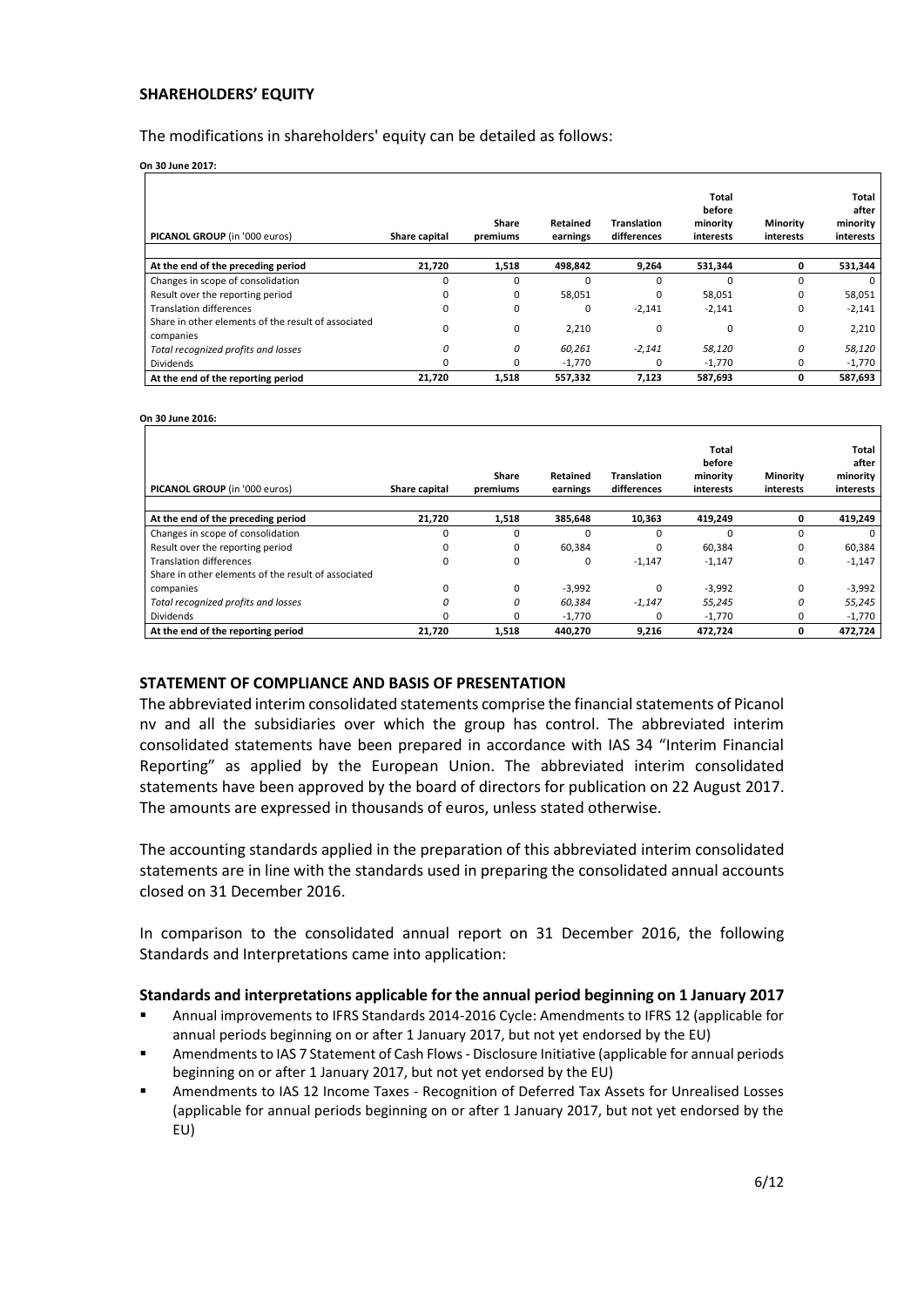# **Standards and interpretations published, but not yet applicable for the annual period beginning on 1 January 2017**

- Annual improvements to IFRS Standards 2014-2016 Cycle: Amendments to IFRS 1 and IAS 28 (applicable for annual periods beginning on or after 1 January 2018, but not yet endorsed in the EU)
- IFRS 9 Financial Instruments and subsequent amendments (applicable for annual periods beginning on or after 1 January 2018)
- IFRS 14 Regulatory Deferral Accounts (applicable for annual periods beginning on or after 1 January 2016, but not yet endorsed in the EU)
- IFRS 15 Revenue from Contracts with Customers (applicable for annual periods beginning on or after 1 January 2018)
- IFRS 16 Leases (applicable for annual periods beginning on or after 1 January 2019, but not yet endorsed in the EU)
- IFRS 17 Insurance Contracts (applicable for annual periods beginning on or after 1 January 2021, but not yet endorsed in the EU)
- Amendments to IFRS 2 Classification and Measurement of Share-based Payment Transactions (applicable for annual periods beginning on or after 1 January 2018, but not yet endorsed in the EU)
- Amendments to IFRS 4 Applying IFRS 9 Financial Instruments with IFRS 4 Insurance Contracts (applicable for annual periods beginning on or after 1 January 2018, but not yet endorsed in the EU)
- Amendments to IFRS 10 and IAS 28 Sale or Contribution of Assets between an Investor and its Associate or Joint Venture (the effective date has been deferred indefinitely, and therefore the endorsement in the EU has been postponed)
- IFRIC 22 Foreign Currency Transactions and Advance Consideration (applicable for annual periods beginning on or after 1 January 2018, but not yet endorsed in the EU)
- IFRIC 23 Uncertainty over Income Tax Treatments (applicable for annual periods beginning on or after 1 January 2019, but not yet endorsed in the EU)

The application of the standards applicable for the annual period beginning on 1 January 2017 has had no material impact on the reported, consolidated interim financial information. Analysis and interpretation of the potential impact on the initial application of the standards published, but not yet applicable for the annual period beginning on 1 January 2017 is currently taking place. A more detailed treatment of the Application of IFRS 15 (revenue from client contracts) and IFRS 16 (lease agreements) can be found in the 2016 annual report. No material impact is expected, however, on the basis of the current analysis.

# **Changes in the scope of consolidation**

In the first half of 2017 there were no changes in the scope of consolidation.

# **III. HALF-YEARLY REPORT**

# **1. NOTES TO THE INCOME STATEMENT**

During the first half of 2017, the Picanol Group realized a consolidated turnover of 364.7 million euros, a 11% increase in comparison to 329.7 million euros in the first half of 2016. Both divisions saw their turnover increase based on the higher volumes in the first half of 2017.

Gross profit in the first half of 2017 amounted to 90.3 million euros compared to 85.8 million euros in the first six months of 2016 with a gross margin percentage of 25%. The operating result (EBIT) amounted to 71.2 million euros compared to 66.9 million euros last year, or an EBIT-margin of +19.5% versus +20.3% in the first half of last year. Income taxes amounted to -20.1 million euros compared to -19.3 million euros last year, or an effective tax rate of 27.8% versus 28.6% last year.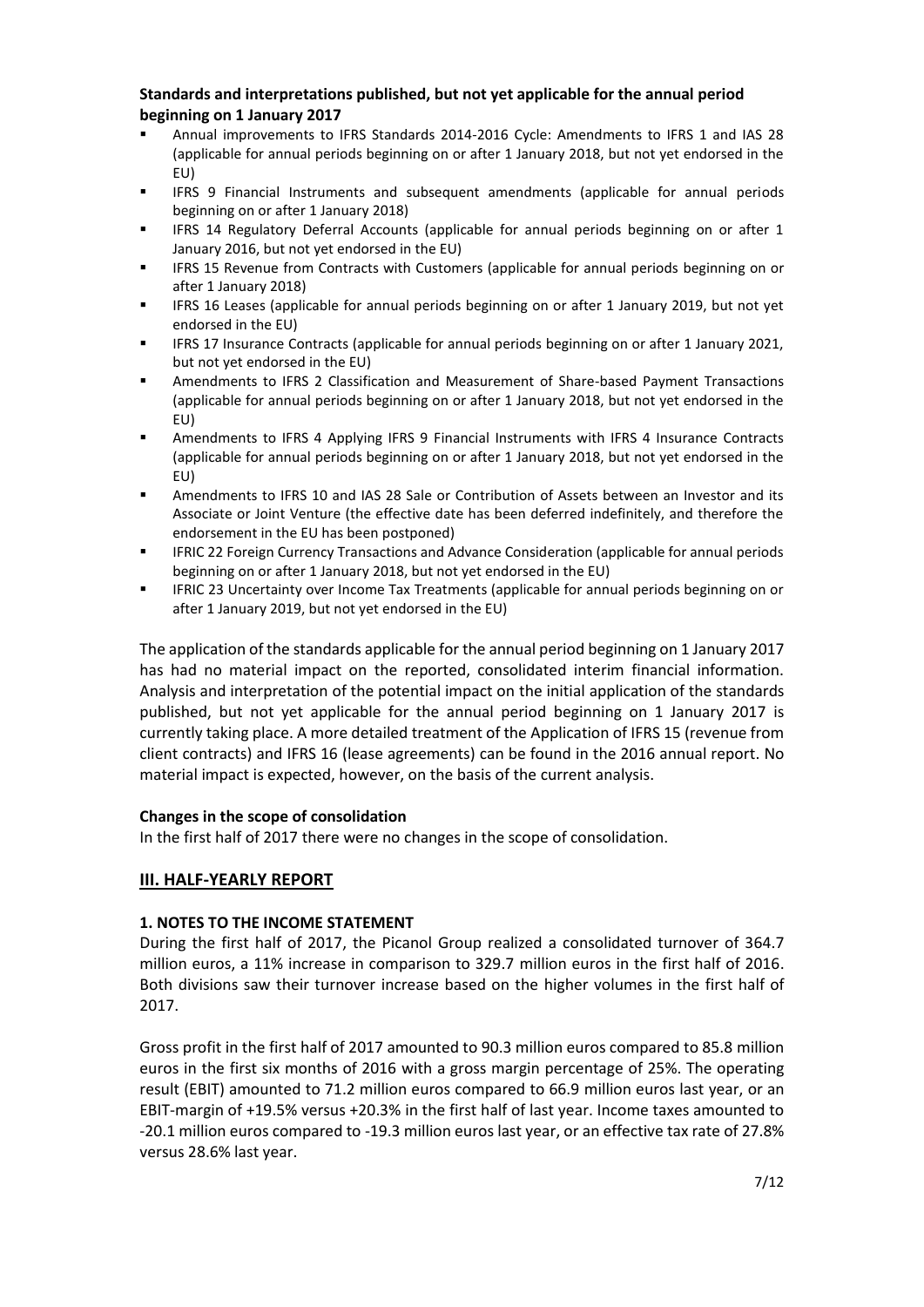The share of the results of Tessenderlo Group nv for the first half of 2017 is 5.8 million euros. The result of Tessenderlo Group for the period is 17.6 million euros. A fair value adjustment was made of -1.7 million euros (depreciation of revalued fixed assets after tax). The average participation rate over the first half year amounted to 36.6%, as a result of which the share in the result of Tessenderlo Group amounts to 5.8 million euros. For further information on the interim consolidated financial statements of Tessenderlo Group, we refer to the press release of the half-yearly information of Tessenderlo Group o[n www.tessenderlo.com.](http://www.tessenderlo.com/)

The Picanol Group closed the first half of 2017 with a net result of 58.1 million euros, compared to 60.4 million euros in the same period in 2016.

| (in '000 euros)            |          | <b>Weaving Machines</b> | <b>Industries</b> |                          | Non-segment/<br>(eliminations) |           | <b>Picanol Group</b> |         |
|----------------------------|----------|-------------------------|-------------------|--------------------------|--------------------------------|-----------|----------------------|---------|
|                            | 2017     | 2016                    | 2017              | 2016                     | 2017                           | 2016      | 2017                 | 2016    |
|                            |          |                         |                   |                          |                                |           |                      |         |
| External sales             | 315,404  | 288,205                 | 49,309            | 41,502                   |                                |           | 364,712              | 329,707 |
| Inter-segment sales        | 942      | 642                     | 51,123            | 45,601                   | -52,064                        | -46,243   | 0                    | 0       |
| <b>Total sales</b>         | 316,346  | 288,847                 | 100,431           | 87,103                   | $-52,064$                      | $-46,243$ | 364,712              | 329,707 |
|                            |          |                         |                   |                          |                                |           |                      |         |
| <b>Operating</b>           |          |                         |                   |                          |                                |           |                      |         |
| profit                     | 62,348   | 57,926                  | 8,808             | 8,962                    |                                |           | 71,156               | 66,889  |
| Interest income            | 2,399    | 1,338                   | 0                 | $\overline{\phantom{a}}$ |                                |           | 2,399                | 1,340   |
| Interest expenses          | $-1,327$ | $-688$                  | $-75$             | $-73$                    |                                |           | $-1,402$             | $-762$  |
| Other financial            |          |                         |                   |                          |                                |           |                      |         |
| income/(expenses)          | $-131$   | $-128$                  | 301               | 15                       |                                |           | 170                  | $-113$  |
| <b>Result before taxes</b> | 63,288   | 58,448                  | 9,035             | 8,905                    |                                |           | 72,323               | 67,354  |
|                            |          |                         |                   |                          |                                |           |                      |         |
| Other segment information: |          |                         |                   |                          |                                |           |                      |         |
| Depreciations              | 2,123    | 2,538                   | 1,996             | 2,034                    |                                |           | 4,119                | 4,572   |
| Investments                | 1,537    | 1,824                   | 3,974             | 1,607                    |                                |           | 5,511                | 3,431   |

# **2. SEGMENT INFORMATION**

# **NOTES TO THE INCOME STATEMENT PER SEGMENT**

In accordance with the organizational structure and the internal reporting process, the two divisions - Weaving Machines and Industries - form the primary segmentation basis of the group. The supporting Finance, IT, HR and Corporate activities were allocated to the business segments on the basis of various factors (activity, contribution to turnover %, etc.), in accordance with the management reporting.

# *WEAVING MACHINES*

The turnover of the Weaving Machines division amounted to 316.3 million euros, an increase of 10% compared to 288.8 million euros in the same period last year. As expected and as previously announced, the Weaving Machines division experienced a strong first half in 2017, having ended 2016 with a well-filled order book. Increased demand for technology and quality (mainly from Asia), which was partly due to the success of new weaving machines such as the GTMax-*i* rapier weaving machine, resulted in strong sales and increased market share in many markets. As a result, Picanol placed a record number of weaving machines on the market in H1 2017. Sales of parts and accessories have followed the positive trend of the weaving machines. The operating result of the Weaving Machines division amounted to 62.3 million euros versus 57.9 million euros last year.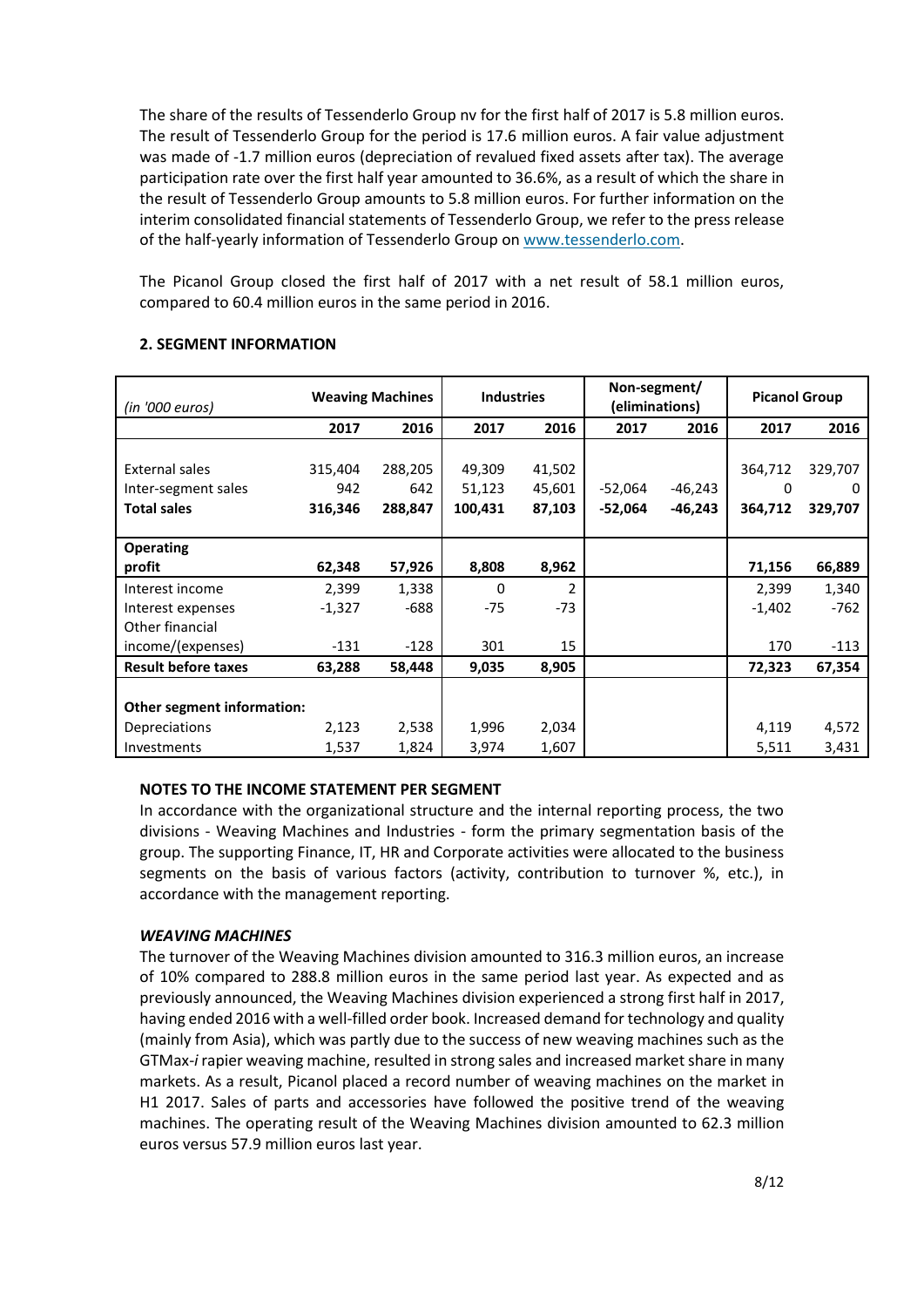# *INDUSTRIES*

The turnover of the Industries division amounted to 100.4 million euros, an increase of 15% in comparison to 87.1 million euros in the same period in 2016. The higher demand from Weaving Machines resulted in a turnover increase for Industries in the first half of 2017. Moreover, the Industries division realized a turnover increase of 19% to other customers with a strong focus on castings and machining (Proferro) and its controller capacities (PsiControl) to attract new projects. Proferro further expanded its client portfolio for castings and mechanical finishing thanks to, among other things, the improved economic outlook in the agribusiness sector. The first half of 2017 also saw Proferro introducing, for the first time, a night shift at the Ieper foundry in order to deal with this increased activity. PsiControl achieved further growth with existing customers and also undertook a number of new customer projects, including projects in the engineering industry and in the HVAC sector. The Industries division achieved an operating result of 8.8 million euros, compared to 8.9 million euros in the first half of 2016. Profit margins, however, were affected by increasing material prices.

# **3. NOTES TO THE BALANCE SHEET AND CASH FLOW**

The balance sheet total of the Picanol Group increased by 10% from 678.5 million euros on 31 December 2016, to 749.3 million euros on 30 June 2017. The working capital rose by 28.9 million euros due to, on the one hand, the increased activity and, on the other hand, the fact that long term fully insured receivables were not discounted as a result of negative interest rates. Cash increased from 81.3 million euros to 100.2 million euros. During the first half of the year, the net cash flow from operational activities amounted to 35.0 million euros. The Picanol Group invested in the first half of the year 5.5 million euros in fixed assets and 7.9 million euros in its associated company Tessenderlo Group. As at 30 June 2017, the Picanol Group has 15,841,547 shares in Tessenderlo Group (or 36.8% of the outstanding shares as at 30/06/2017).

# **4. DIVIDENDS**

In the first half of 2017, dividends for a total amount of 1.8 million euros were paid by Picanol nv.

# **5. EVENTS AFTER THE BALANCE SHEET DATE**

There are no important events after balance sheet date.

# **6. RELATED PARTY TRANSACTIONS**

There are no substantial changes in the related party transactions compared to the situation on 31 December 2016.

# **7. OUTLOOK**

The order book for the second half of 2017 is well-filled. The Picanol Group expects a slight increase in turnover over the full 2017 financial year compared to 2016 – the best result in the history of the group  $-$  but is taking into account a limited impact of rising commodity prices.

The Picanol Group remains cautious, as it is active as an export-oriented company in a volatile world economy. Due to the cyclical nature of the textile market, strict cost-control remains of the essence. Picanol Group's reliance on the cyclic textile market has been considerably reduced, as a result of the strong Industries growth and the contribution of Tessenderlo Group to the results.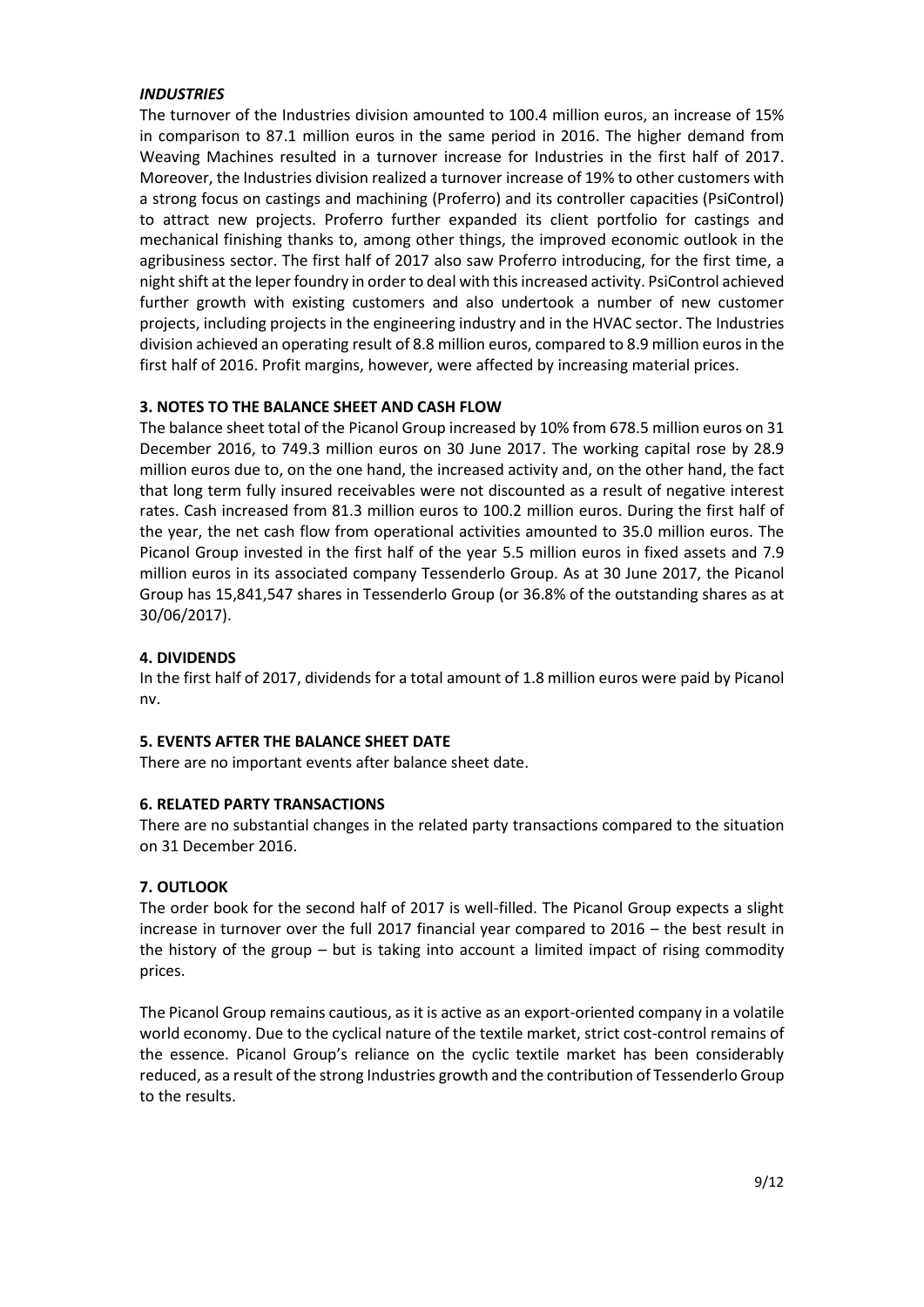# **8. RISKS AND UNCERTAINTIES**

The risks and uncertainties for the remaining months of the financial year are described below. In the annual report a full overview can be found.

### *Picanol's operating results are influenced by exchange rate fluctuations*

*Picanol earns a majority of its income from countries that use currency other than the euro. Consequently, since Picanol presents its consolidated results in euros, any fluctuation in the exchange rates between the operating currencies of its competitors and the euro has an impact on its consolidated income statement and balance sheet when the results of these operating companies are converted into euros for reporting purposes.* 

#### *Risk associated with the state of the economy and business cycles and seasonal influences*

*The company's future results are strongly dependent on developments in the textile industry. Unexpected changes in the economic climate, the investment cycles of customers, significant developments in the field of production and the acceptance of technology by the market can all have an influence on this industry, and consequently on the company's results. Picanol Group results show no seasonal fluctuations.* 

#### *Picanol is exposed to risks associated with growth economies*

*A significant proportion of Picanol's activities is derived from rapidly-developing Asian and South American markets. Picanol's activities in these markets are subject to the usual risks associated with doing businessin developing economies, such as political and economic uncertainties, currency controls, exchange rate fluctuations and shifts in government policy.* 

#### *Risk associated with suppliers*

*Picanol's products are made up of materials and components from various suppliers. To be able to produce, sell and deliver its products, Picanol has to rely on correct and timely delivery by third parties. Should the company's suppliers fail to supply correctly, in time or indeed at all, this could lead to Picanol's deliveries in turn being delayed or incomplete, which could lead to lower turnover.* 

### **FINANCIAL CALENDAR**

Annual general meeting 18 April 2018

Publication annual results 2017 14 March 2018 (before opening of the stock exchange)

# **STATEMENT BY THE MANAGEMENT**

Mr. Stefaan Haspeslagh (Chairman) and Mr. Luc Tack (Managing Director) declare, on behalf and for the account of the Picanol Group, that, in as far as they know,

- the abbreviated financial overviews dated 30 June 2017 have been drawn up according to IFRS, and that they provide a true and fair view of the assets, the financial status and the results of Picanol and the companies included in the consolidation;
- the interim (half-yearly) report provides a fair and true view of the notable events and main transactions with affiliated companies that occurred during the first six months of the financial year and of their impact on the abbreviated financial statements, as well as a description of the most significant risks and uncertainties for the remaining months of the financial year.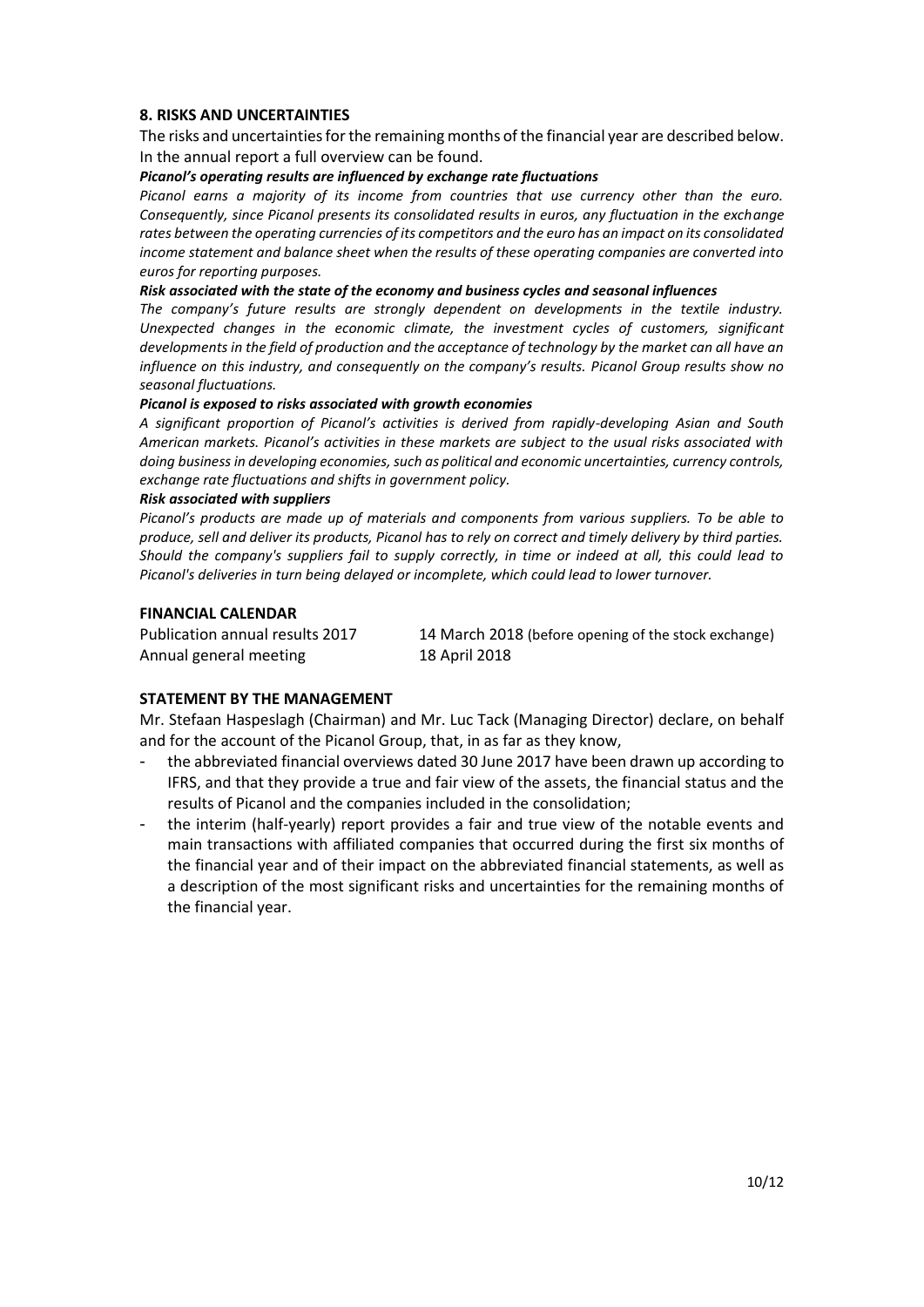# **REPORT ON THE REVIEW OF THE CONSOLIDATED INTERIM FINANCIAL INFORMATION OF PICANOL NV FOR THE SIX-MONTH PERIOD ENDED 30 JUNE 2017**

In the context of our appointment as the company's statutory auditor, we report to you on the consolidated interim financial information. This consolidated interim financial information comprises the consolidated statement of financial position as at 30 June 2017, the consolidated income statement, the consolidated condensed statement of comprehensive income, the consolidated statement of changes in equity and the consolidated statement of cash flows for the period of six months then ended, as well as selective notes 1 to 8.

### **Report on the consolidated interim financial information**

We have reviewed the consolidated interim financial information of Picanol nv ("the company") and its subsidiaries (jointly "the group"), prepared in accordance with International Accounting Standard (IAS) 34, "Interim Financial Reporting" as adopted by the European Union.

The consolidated condensed statement of financial position shows total assets of 749,348 (000) EUR and the consolidated condensed income statement shows a consolidated profit (group share) for the period then ended of 58,051 (000) EUR.

The board of directors of the company is responsible for the preparation and fair presentation of the consolidated interim financial information in accordance with IAS 34, "Interim Financial Reporting" as adopted by the European Union. Our responsibility is to express a conclusion on this consolidated interim financial information based on our review.

### **Scope of review**

We conducted our review of the consolidated interim financial information in accordance with International Standard on Review Engagements (ISRE) 2410, "Review of interim financial information performed by the independent auditor of the entity". A review of interim financial information consists of making inquiries, primarily of persons responsible for financial and accounting matters, and applying analytical and other review procedures. A review is substantially less in scope than an audit performed in accordance with the International Standards on Auditing (ISA) and consequently does not enable us to obtain assurance that we would become aware of all significant matters that might be identified in an audit. Accordingly, we do not express an audit opinion on the consolidated interim financial information.

# **Conclusion**

Based on our review, nothing has come to our attention that causes us to believe that the consolidated interim financial information of Picanol nv has not been prepared, in all material respects, in accordance with IAS 34, "Interim Financial Reporting" as adopted by the European Union.

Gent, 22 August 2017 The statutory auditor

DELOITTE Bedrijfsrevisoren / Réviseurs d'Entreprises BV o.v.v.e. CVBA / SC s.f.d. SCRL Represented by Kurt Dehoorne

\_\_\_\_\_\_\_\_\_\_\_\_\_\_\_\_\_\_\_\_\_\_\_\_\_\_\_\_\_\_\_